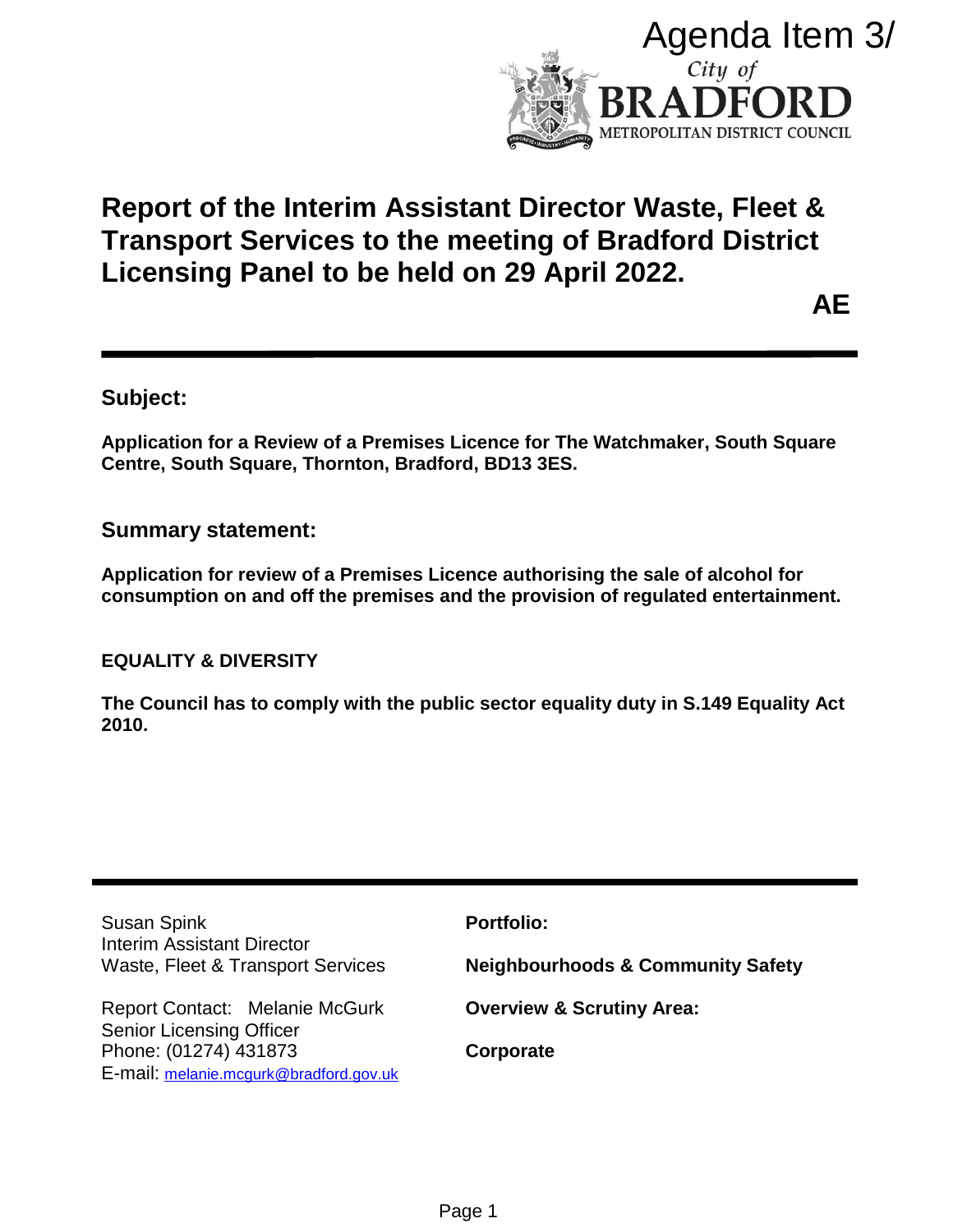### **1. SUMMARY**

The application is for the review of a premises licence authorising the sale of alcohol for consumption on and off the premises and the provision of regulated entertainment.

A copy of the Licence is attached at Appendix 1.

### **2. BACKGROUND**

#### **2.1 The Premises**

The Watchmaker, South Square Centre, South Square, Thornton, Bradford, BD13 3ES.

#### **2.2 Premises Licence holder**

Thornton & Allerton Community Association Ltd.

#### **2.3 Application Received asking for a Review of the Licence**

#### **Local Resident**

A local resident has submitted a review application on the grounds of prevention of public nuisance. The resident raises concerns of noise and disturbance from patrons using a community garden as a beer garden, when there is already a courtyard area outside the premises for the consumption of alcohol outdoors. The resident has suggested that the following condition could be placed on the licence: No alcohol is to be consumed in the garden area to the south of the South Square Buildings.

The application for review is attached at Appendix 2

#### **2.5 Representations**

#### **Individual, Body or Business**

Thirteen letters of representation have been received from local residents who raise concerns of noise and disturbance from patrons of the premises who are using the community garden as a beer garden.

The representations are attached at Appendix 3.

Twenty-four representations in support of the use of the garden by patrons of the premises have been received including one from the Ward Councillors.



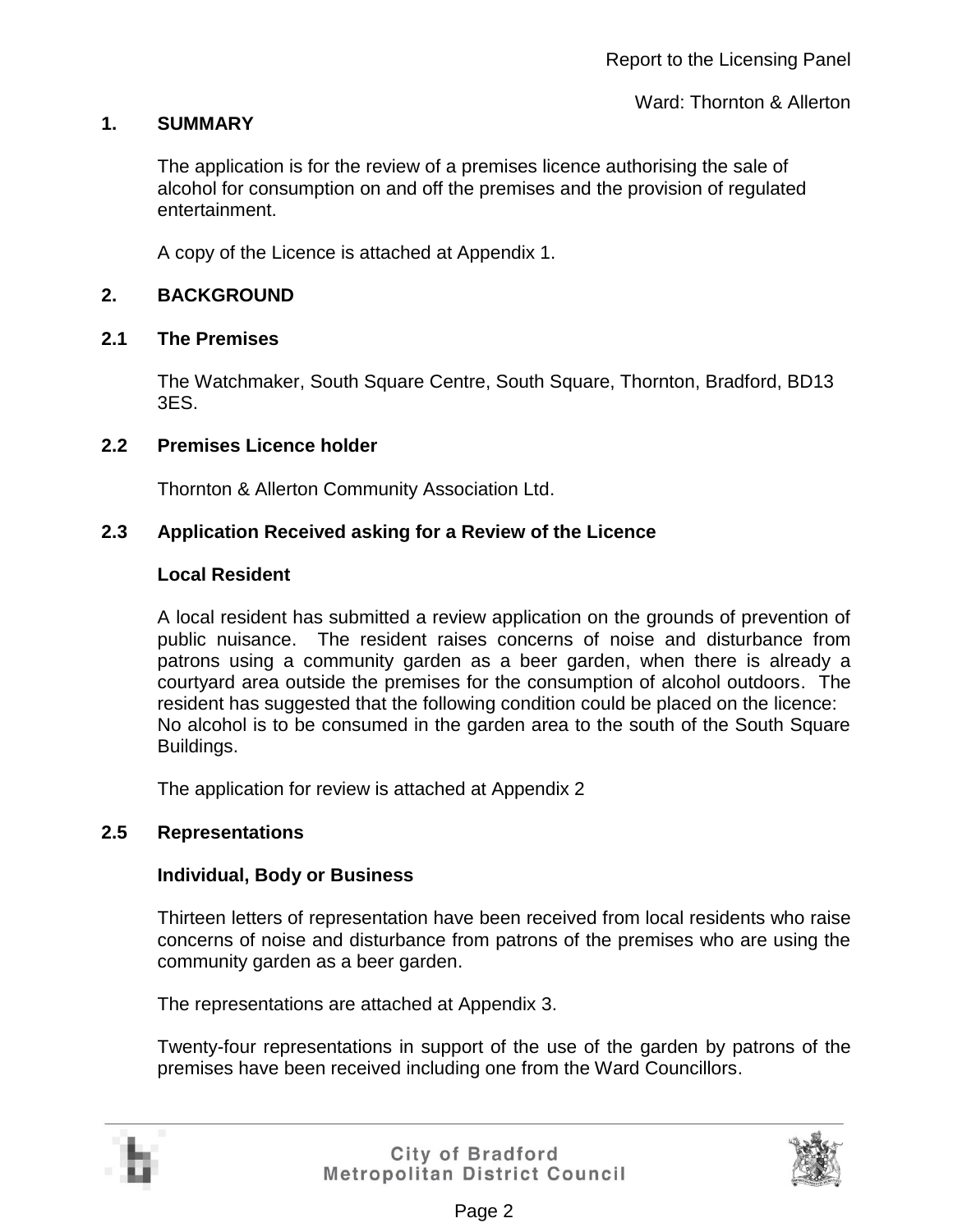The representations are attached at Appendix 4.

## **3. OTHER CONSIDERATIONS**

#### **Legal Appraisal**

- **3.1** The Licensing Act 2003 requires the Council to carry out its various licensing functions so as to promote the following four licensing objectives:
	- a) the prevention of crime and disorder
	- b) public safety
	- c) the prevention of public nuisance
	- d) the protection of children from harm
- **3.2** The Council must also have regard to the Guidance issued by the Home Office under Section 182 of the Licensing Act 2003. Paragraphs 11.1 to 11.29 of the Guidance specifically details how applications for review of licences should be determined. Regard must also be taken of the Council's statement of Licensing Policy for the District.

An extract of the Home Office Guidance is attached to this report at Appendix 5.

- **3.3** Where it is decided it is necessary to depart from the statutory guidance or the Licensing Policy on the merits of a particular case; then special reasons justifying this must be given that can be sustained.
- **3.4** Only "relevant representations" can be taken into account. In order to be "relevant" a representation must fairly relate to achieving a licensing objective. If it does not, it must be discounted.
- **3.5** Any licensing conditions that Members may propose attaching must also relate to achieving one of the licensing objectives; be tailored to the actual premises and style of licensable activity; must be reasonably achievable by the applicant and in his/her control.

#### **Statement of Policy Issues**

- **3.6** The following parts of the licensing policy are of particular importance; Part 6 Prevention of Public Nuisance.
- **3.7** The annexes to the policy sets out various types of model condition that could be considered.

## **4. FINANCIAL & RESOURCE APPRAISAL**

There are no apparent finance or resource implications.



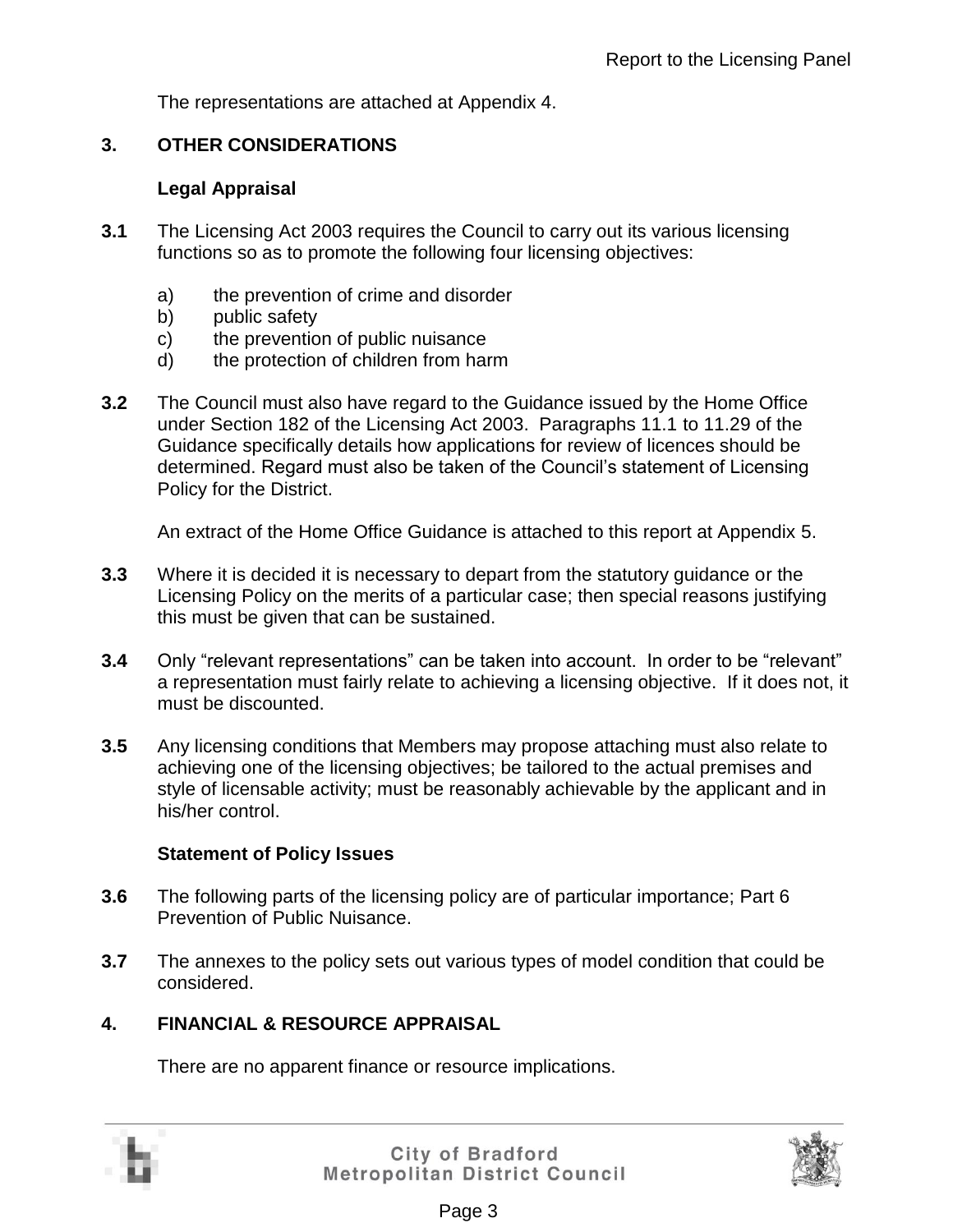# **5. RISK MANAGEMENT AND GOVERNANCE ISSUES**

There are no apparent risk management implications.

## **6. LEGAL APPRAISAL**

Referred to in part 3 of this report.

## **7. OTHER IMPLICATIONS**

## **7.1 SUSTAINABILITY IMPLICATIONS**

There are no apparent sustainability implications.

## **7.2 GREENHOUSE GAS EMISSIONS IMPACTS**

There are no apparent implications.

## **7.3 COMMUNITY SAFETY IMPLICATIONS**

When determining the application the Licensing Authority is required to pay due regard to the licensing objectives referred to in 3.1 of this report.

## **7.4 HUMAN RIGHTS ACT**

The following rights are applicable:

Article 1 First Protocol to the Convention – Right to peaceful enjoyment of possessions subject to the state's right to control the use of property in accordance with the general interest. The Council's powers set out in the recommendations fall within the states right. A fair balance must be struck between public safety and the applicant's rights.

Article 6 – A procedural right to a fair hearing. As refusal of the application is an option, adherence to the Panels' usual procedure of affording a hearing to the applicant is very important. The applicant should also be able to examine the requirements of the fire authority. If the decision is to refuse then reasons should be given.

# **7.5 TRADE UNION**

Not applicable.

## **7.6 WARD IMPLICATIONS**

Ward Councillors have been notified of receipt of the application.

|  | ÷ |
|--|---|
|  |   |

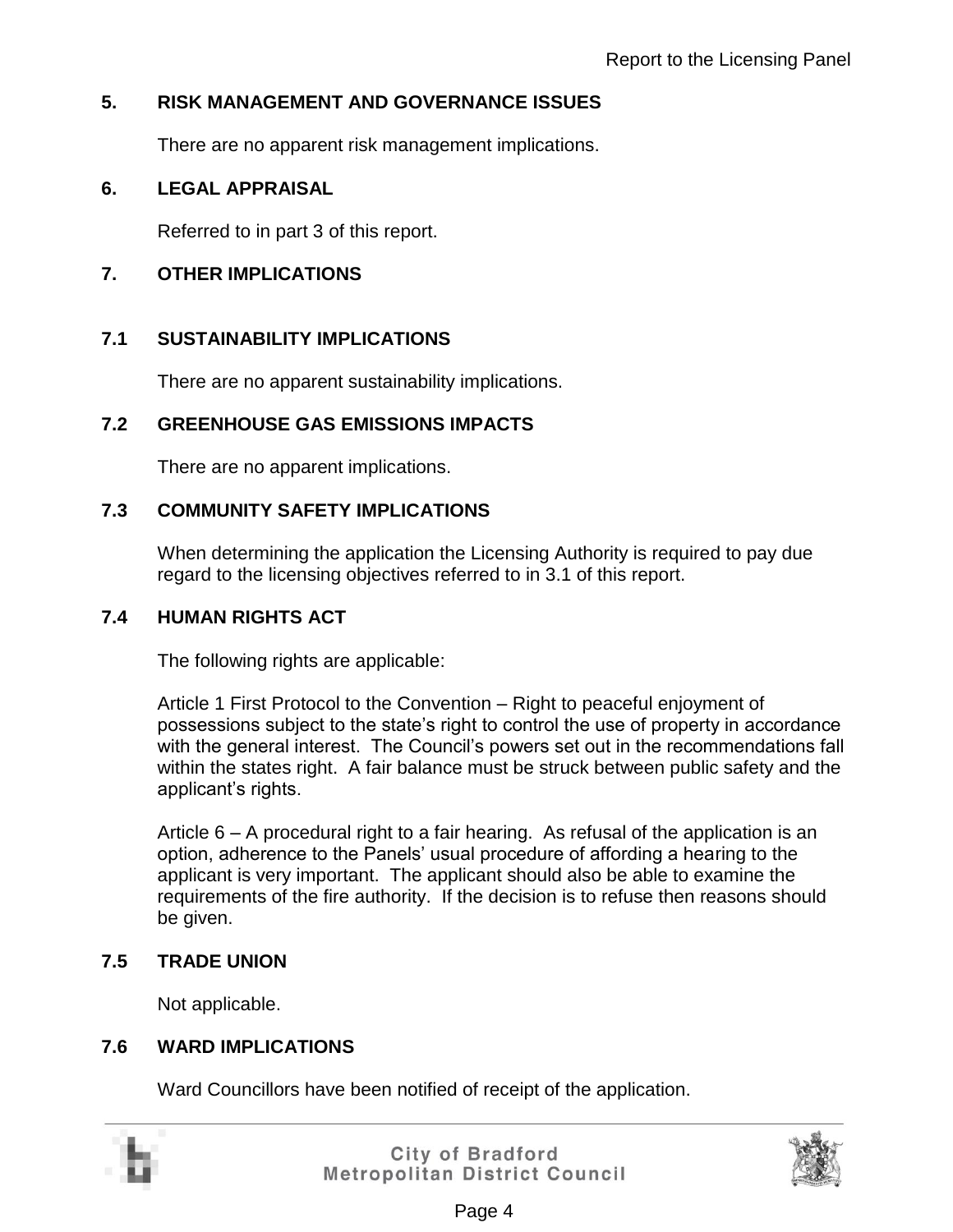# **7.7 IMPLICATIONS FOR CORPORATE PARENTING**

There are no apparent implications.

# **7.8 ISSUES ARISING FROM PRIVACY IMPACT ASSESMENT**

There are no apparent data protection or information security implications.

# **8. NOT FOR PUBLICATION DOCUMENTS**

None.

# **9. OPTIONS**

- **9.1** Members may:
	- (a) Reject the application for review of the licence; or
	- (b) Decide not to impose any further restrictions on the licence; or
	- (c) Decide to impose additional restrictions or remove any licensable activities on the licence, where necessary in order to address the licensing objectives; or
	- (d) Suspend the licence for a period not exceeding 3 months; or
	- (e) Revoke the premises licence; or
	- (f) Remove the named Designated Premises Supervisor from the Licence.
- **9.2** Should the applicant or any other party to the hearing feel aggrieved at any decision with regard to the licence or to any conditions or restrictions attached by Members they may appeal to the Magistrates Court.

# **10. RECOMMENDATIONS**

Members are invited to consider the information and documents referred to in this report and, after hearing interested parties, determine the related application(s).

# **11. APPENDICES**

- 1. Premises Licence.
- 2. Application for review received 17 March 2022.
- 3. Representations in support of the review.
- 4. Representations in support of the premises.
- 5. Extract from the Government Guidance.